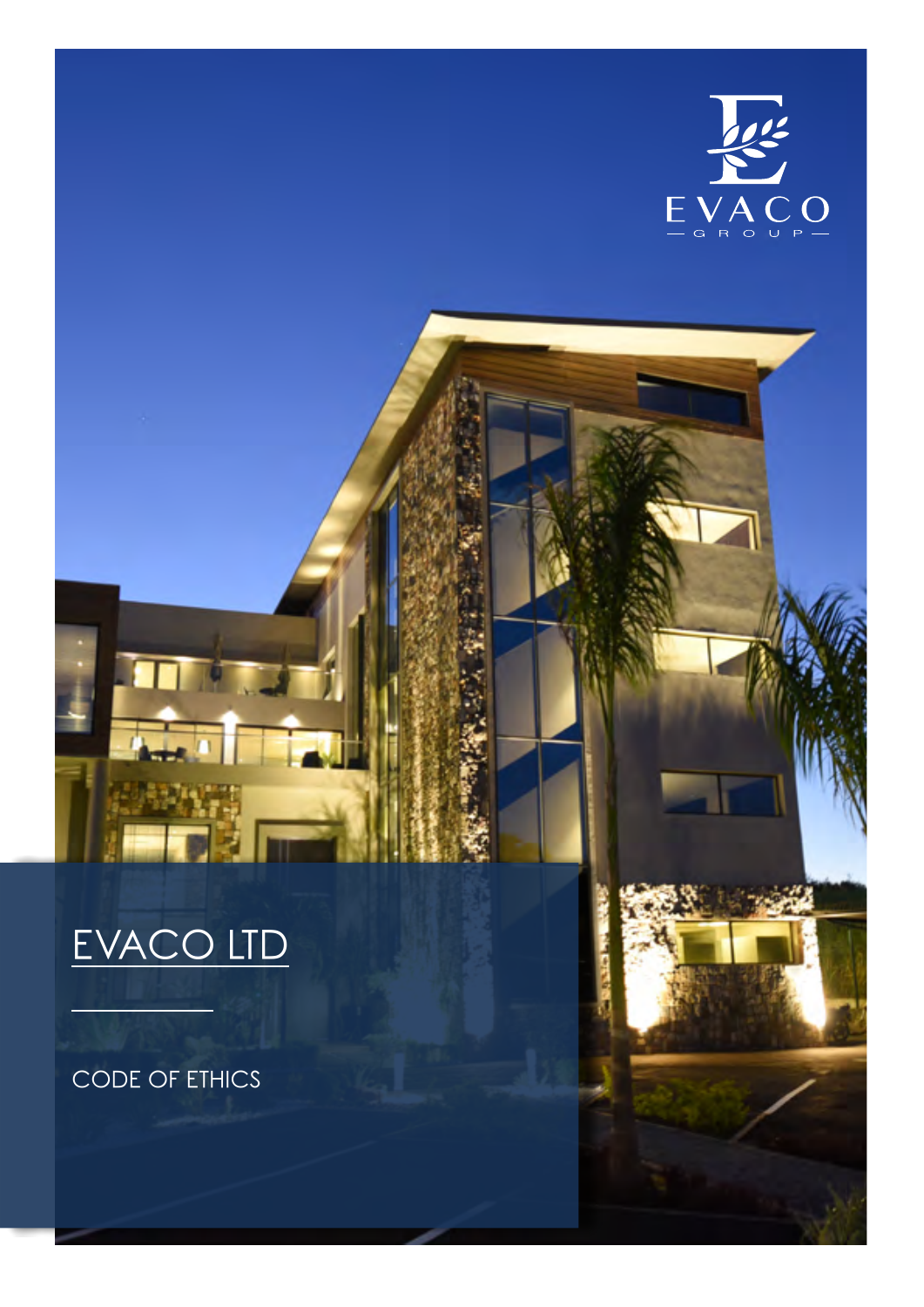# 1.1 Code of Ethics

#### Purpose

The purpose of the Code of Ethics (referred to hereafter as the "Code") is to provide consistent standards concerning Ethics at work. This Policy shows the commitment of the Evaco Group's management and employees with regards to Ethics.

#### Scope

This policy applies to all the Company's employees. This policy applies while in employment with The Company.

## **Definitions**

"Ethics" refers to the moral principles that govern a person's behavior or the way this person conducts an activity.

"Employee" means all officers, directors, employees employed by the Company.

#### Accountabilities

**Management** 

The Management Staff have a responsibility to oversee compliance to this Policy by the employees within their area(s) of responsibility. The HR Department acts as asupport unit.

**Employees** 

All employees have the responsibility to follow the rules as enunciated in the present Policy. In addition, employees are expected to report to the Management and/or to Group Internal Auditor and the HR Department, any issues arising with regards to the application of the present policy..

#### Acting with Integrity

#### What is expected of everyone?

- To understand the Code.
- To comply with the Code and the Law.
- To use good judgment and to avoid even the appearance of improper behavior.

In doubt about, consider your actions, and ask for guidance.

## If ever a course of conduct makes you feel uneasy, ask yourself:

- Is it consistent with the Code?
- Is it ethical?
- Is it legal?
- Will it reflect well on me and the Company?
- Would I want to read about it in the newspaper?

If the answer is "No" to any of these questions, don't do it.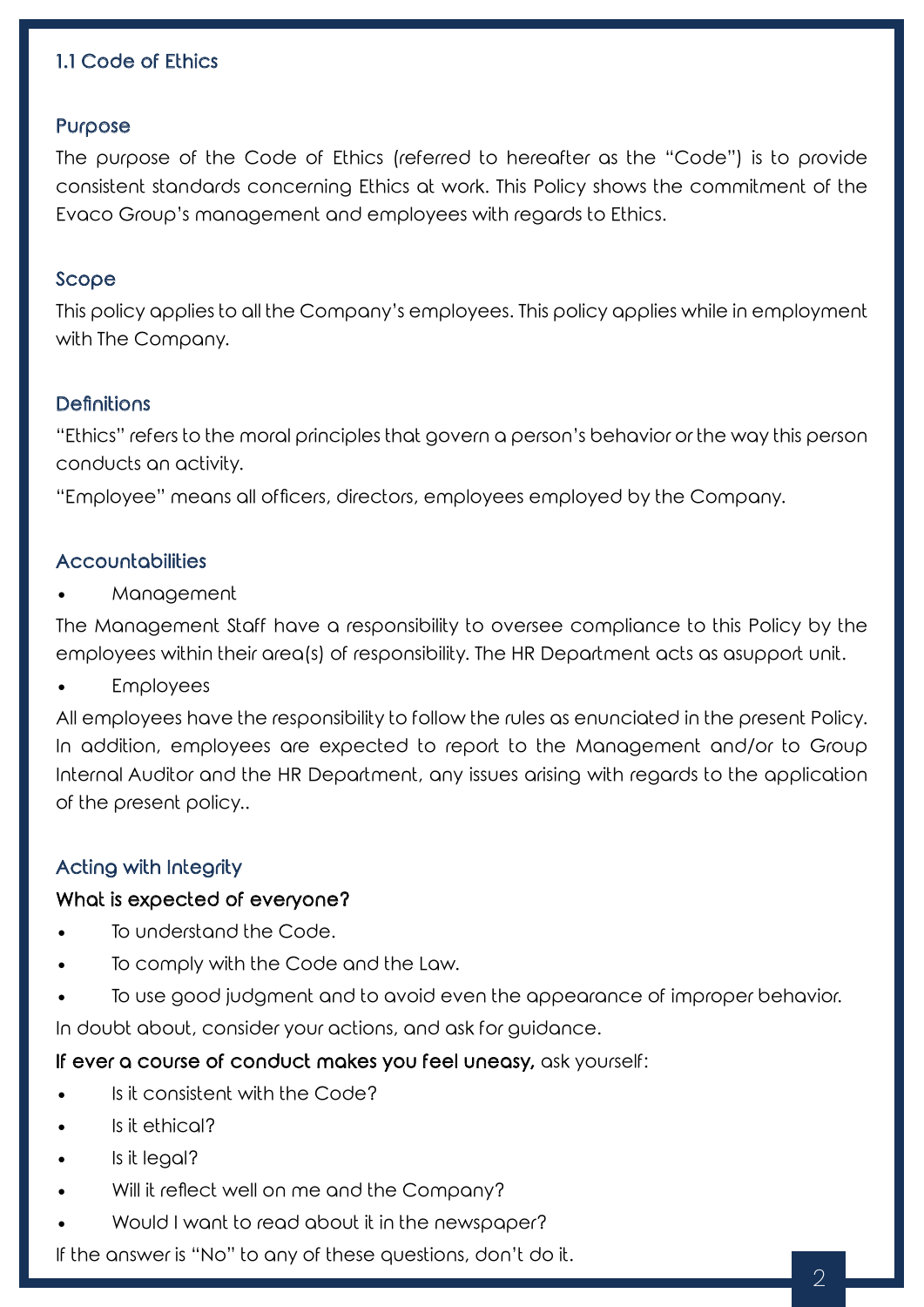If you are still uncertain, ask for guidance. You can seek help from any of the following:

- The Group Head of Legal Fabrice Lincoln
- The Group Head of Human Resources Lauriane Pallany
- The Head of Internal Audit Bianka Bughon

# Raising concerns

All employees have an obligation to uphold the ethical standards of the Company. If an employee observes a behavior that brings concern to him/her, or that may represent a violation of our Code, it is important to raise the issue promptly. Doing so will give the Company the opportunity to deal with the issue and correct it, ideally before it becomes a violation of Law or a risk to health, security or the Company's reputation.

A Whistleblowing policy is up and running and all employees receive the relevant training upon joining the company.

# What is expected of employees?

- Promote a culture of ethics and compliance. Directors & Employees should always model appropriate conduct.
- All Managers should ensure that the people under their supervision/management understand their responsibilities under the Code and other Company policies.
- Always reinforce the importance of ethics and compliance with fellow colleagues.
- Create an environment where all employees feel comfortable raising concerns without fear of retaliation.
- Consider conduct in relation to the Code and other Company policies when effecting any task.
- Never encourage or direct co-workers to achieve business results at the expense of ethical conduct or at the expense of compliance with the Code or the Law.
- Always act to stop violations of the Code or the Law.

Rule applicable to Head of Departments when responding to questions and concerns:

If approached with a question or concern related to the Code, listen carefully and give the employee your complete attention. Ask for clarification and additional information. Answer any questions if you can, but do not feel that you must give an immediate response. Seek help if you need it. If an employee raises a concern that may require investigation under the Code, contact the Group Head of Human Resources, the Group Internal Auditor or the Group Head of Legal.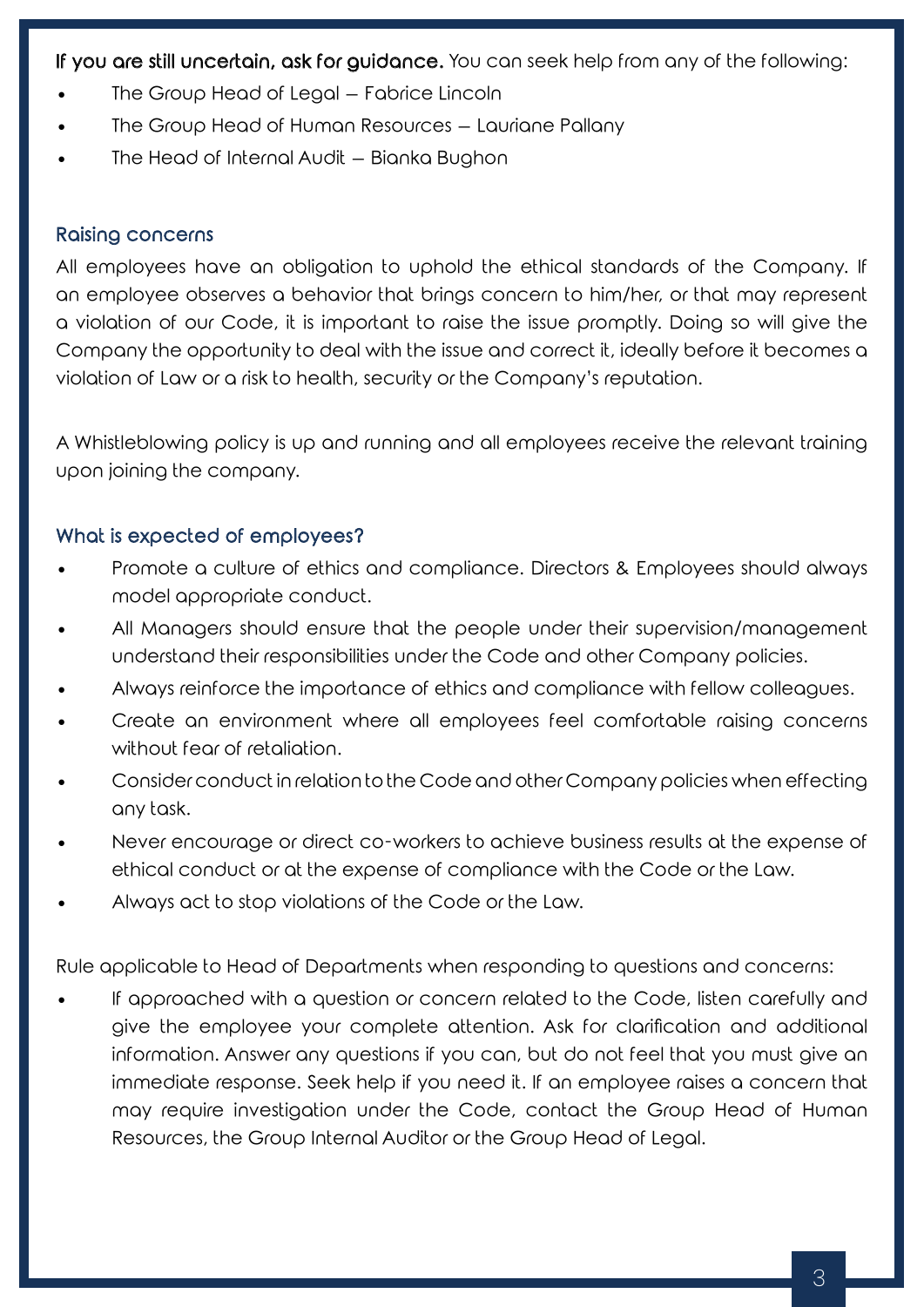# 1.2 Integrity in the company

## Business and Financial Records

Ensuring accurate and complete business and financial records is everyone's responsibility, not just a role for accounting and finance personnel. Accurate recordkeeping and reporting reflect on the Company's reputation and credibility and ensures that the Company meets its legal and regulatory obligations.

## Company Assets

- Protect the Company's assets and use those assets only in the manner intended.
- Do not use Company assets for personal benefits or the benefit of anyone other than the Company. For example, more than the occasional personal phone call or private e-mail is a misuse of assets.
- Theft of Company assets whether physical theft such as unauthorized removal of Company product, equipment or information, or theft through embezzlement or intentional misreporting of time or expenses will lead to legal sanctions.
- Workplace theft of assets belonging to other employees would be treated in the same way as theft of Company assets.

#### Use of time, equipment and other assets

- Employees should not engage in personal activities or make others work for their personal interest during work hours that interfere with or prevent them from fulfilling their job responsibilities.
- Employees should not use Company IT Tools or any other equipment for personal use, outside businesses, or for illegal or unethical activities.
- Employees should not take for themselves any opportunity for financial gain that they learn about due to their position within the Company or using theCompany's property or information.

## Use of information

Safeguard the Company's non-public information, which includes – but is not limited to – everything from contracts, and pricing information to marketing plans, technical specifications and employee information. The Confidentiality Policy will give all details pertaining to this particular point.

## **Privacy**

The Company respects the privacy of all its employees, business partners and consumers. Personal data must and will be handled responsibly and in compliance with Data Collection and Protection laws.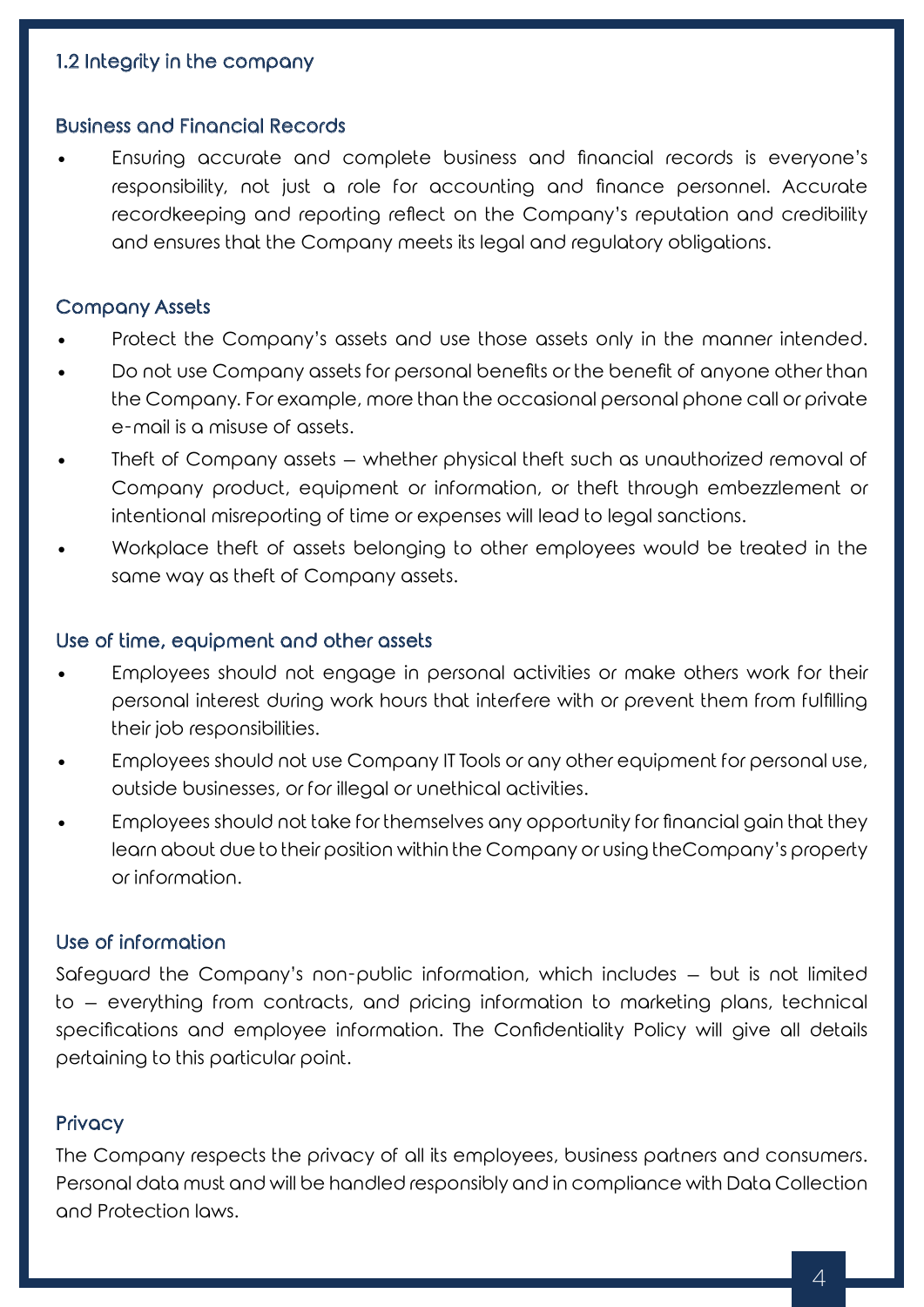# 1.3 Conflicts of Interest

Employees should always act in the best interest of the Company while performing their job. A conflict of interest arises when an employee's personal activities and relationships interfere, or appear to interfere, with his/her ability to act in the best interest of the Company.

Employees should take particular care if they are responsible for selecting or dealing with a supplier on behalf of the Company.

Employees' personal interests and relationships must not interfere, or appear to interfere, with their ability to make decisions in the best interest of the Company. When selecting suppliers, always follow applicable Company procurement guidelines.

This also applies to personal connections with current employees and potential candidates to job vacancies.

# Determining conflicts of interest

In any potential conflict of interest situation, employees should ask themselves:

- Could my indirect/direct personal or a competitor's interests interfere with those of the Company?
- Might it appear that way to others, either inside or outside of the Company? When unsure, seek guidance.

# Sources of conflict

Common sources of conflict of interest arise when an employee:

- Accepts gifts from a potential or actual client, supplier or competitor; and/or
- Has a significant direct or indirect financial interest in or relationship with an actual or potential client, supplier or competitor.
- Recommends, interviews, selects a candidate that is directly or indirectly related to him or her.

It is important that no employees transact any business as suppliers of services or materials for financial gain with the Evaco Group. In the case of being offered gifts, employees should decline the latter politely and report the matter to his/her hierarchical superior and/or to an HR Representative.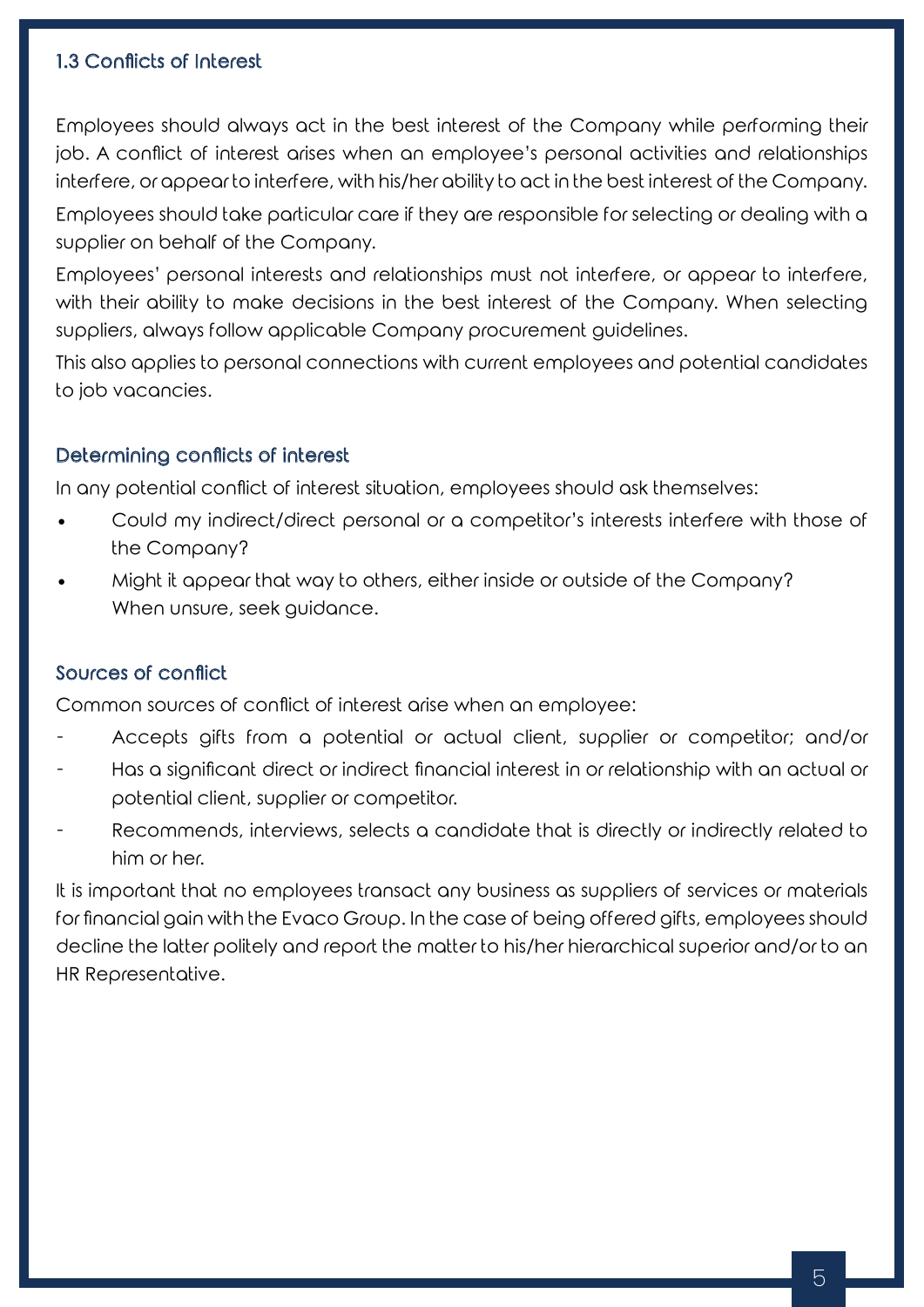## Relatives and Friends

Employees may have friends who are employed by, or have ownership interests in, customers or suppliers of the Company. If employees deal with such a customer or supplier, they should take care to ensure that this friendship does not affect, or appear to affect, their ability to act in the best interest of the Company. If employees are uncertain whether a relationship may create an issue, they are invited to discuss about the issue with their hierarchical superior or the manager or the HR Department.

In addition, personal relationships at work must not influence employees' ability to act in the best interest of the Company and must not affect any employment relationship. Employment-related decisions should be based on qualifications, performance, skills, values and experience.

## **Procedure**

We expect employees to be mindful of potential conflicts of interest and declare a conflict of interest before it arises. Appropriate action can then be taken in consultation with the manager. For instance, a staff member may need to withdraw from a particular selection panel or committee where their participation presents a conflict of interest. (Interviews of candidates, selection of suppliers, etc.…)

If an employee declares such an interest, the company will review the potential areas of conflict with the employee and mutually agree on practical arrangements to resolve the situation. Failure to declare a potential, actual or perceived conflict of interest or to take remedial action agreed with the company, in a timely manner, may result in disciplinary proceedings including dismissal.

If a determination is made that a disclosed relationship or transaction does not constitute a conflict of interest, no further action will be required. If a determination is made that a conflict of interest does exist, then additional actions or protections may be required in order to avoid or remedy any such conflict.

Disclosed relationships or transactions that constitute actual conflicts of interest that cannot be avoided or remedied may be prohibited. Each disclosure of a conflict of interest will be evaluated separately, on its merits. It is impossible to define all potential areas of conflict of interest. If an employee is in doubt as to whether a conflict exists, they should raise the matter with their manager or the Legal, HR or Audit representatives of the company.

## Gifts, meals and entertainment

Employees should not accept gifts, meals or entertainment, or any other favor, from customers, competitors orsuppliersif doing so might compromise, orappearto compromise, their ability to make objective business decisions in the best interest of the Company.

Employees should not give Company products as a gift on behalf of the Company. Further details are provided in the present employment guide.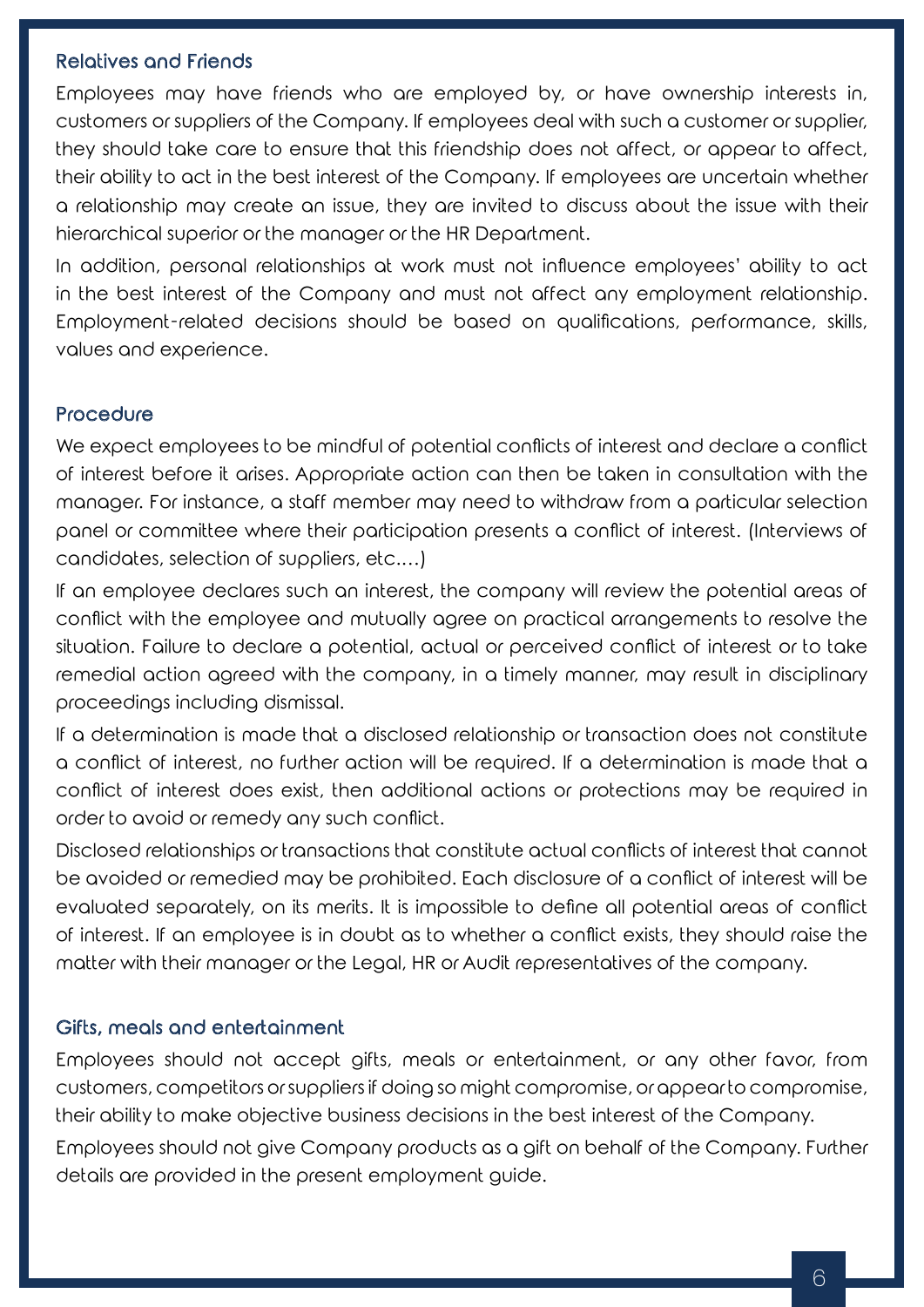# 1.4 Integrity in relation with third parties

## Relations with public authorities

Transactions with Government Officials are covered by special legal rules and are not the same as conducting business with private parties. Employees are welcome to consult the Company's legal counsel to be certain that they are aware of, understand and abide by these rules.

Employees should not offer anything to an agent of public service - directly or indirectly - in return for favorable treatment.

## The Prevention of Corruption Act 2002 as subsequently amended

All employees must be familiar with this legislation criminalizing bribery of agents of public service. The sanctions for violating these laws can be severe, including significant individual and corporate fines, and even imprisonment.

Bribes are prohibited.

#### Relations with customers, suppliers and consumers

The Company values its partnerships with customers, suppliers and consumers. Treat these partners in the same manner we expect to be treated.

- Always deal fairly with customers, suppliers and consumers, treating them honestly and with respect:
- Do not engage in unfair, deceptive or misleading practices.
- Always present Company products in an honest and forthright manner.
- Do not offer, promise or provide anything to a customer or supplier in exchange for an inappropriate advantage to the Company.
- Ensure that the hire of services and the purchase of goods are based solely on price, quality, service and need.

#### Relations with competitors

Take care in dealing with competitors and gathering information about competitors. Various laws govern these sensitive relationships.

## Competitive intelligence

Employees are encouraged to collect, share and use information about the Company's competitors, but only in a legal and ethical manner. Just as the Company values and protects its own non-public information, we respect the non-public information of other companies.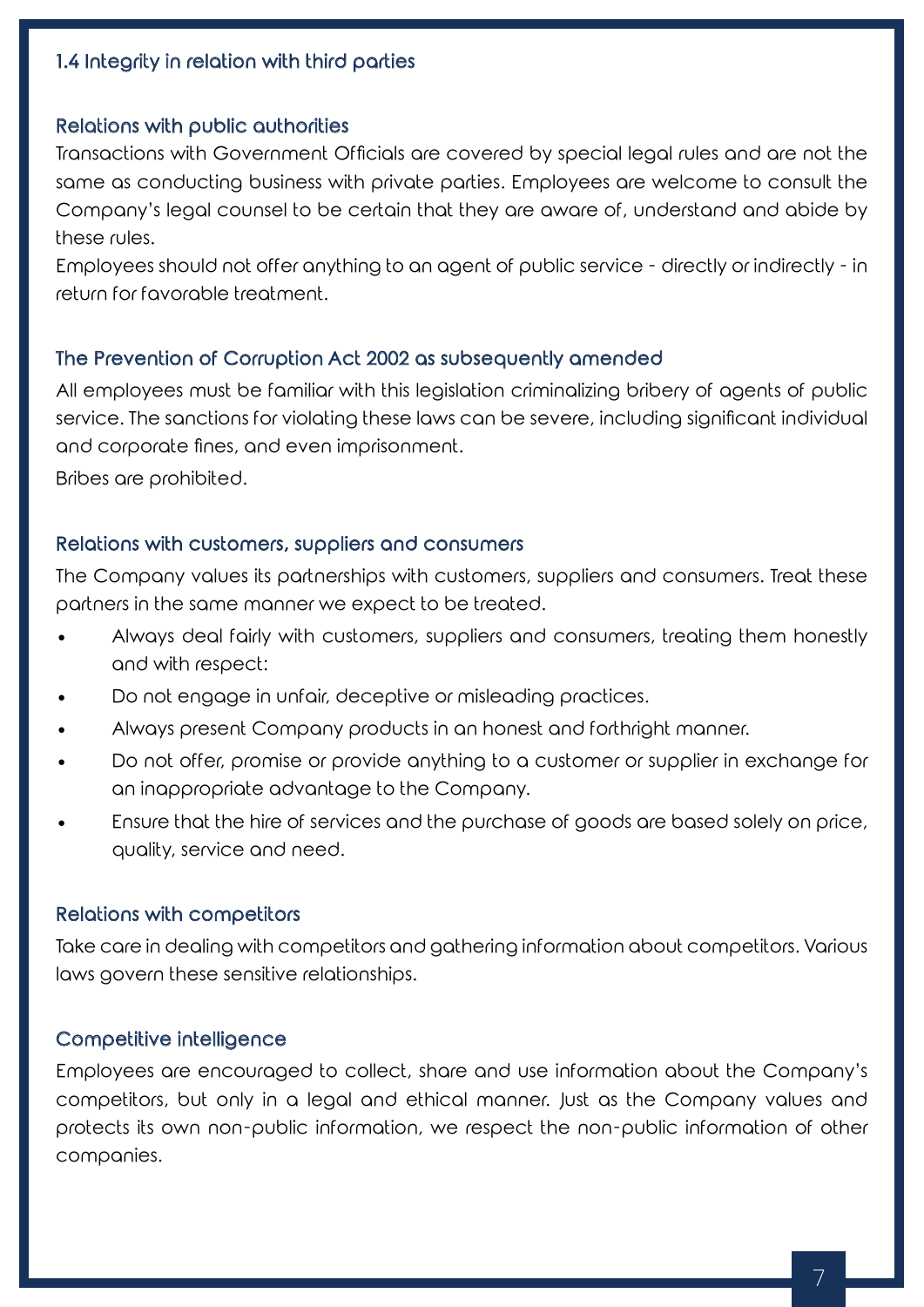# Prohibited activities

The following basic restrictions apply to our ability to gather competitive intelligence:

- Employees must not engage in any illegal or illicit activity to obtain competitive information. This may include theft, trespassing, eavesdropping, wiretapping, computer hacking, invasion of privacy, bribery, misrepresentation or searching through trash.
- Employees must not accept, disclose or use competitive information that they know or have reason to believe was disclosed to them in breach of a confidentiality agreement between a third party and one of the company's competitors.

## Personal political activity

Employees' jobs will not be affected by their personal political views or their choice in political contributions. Employees must moreover not use the Company's reputation or assets, including their time at work, to further their own political activities or interests.

## **Harassment**

No form of harassment including physical, sexual or psychological harassment whatsoever will be tolerated.

We encourage all employees to come forward and report such issues, whether they are themselves victims of such treatment or witnesses to such occurrences. Each reported case will be dealt with on a case to case basis. Some examples but not limited to the following:

- Inappropriate, offensive, crude, sexually oriented remarks, messages, emails toother employees;
- Grabbing, groping, touching, pushing, hitting other employees;
- Intimidation, coercion, threats, blackmailing.

# Reporting

Whenever an employee faces a problem of ethical nature, he/she must firstly inform his/ her immediate supervisor or Manager. Should it be impossible to solve the problem at such level, the case should then be referred to the Human Resources Department and to the Head of Department.

The Head of Department and representative of the Human Resources Department will ensure that such action will not give rise to any prejudice for the employee reporting in good faith such case of breach. Any false allegation will be subject to disciplinary actions.

# Failure to comply

Failure to comply with this Policy may result in disciplinary action including, but not limited to, disciplinary sanctions (verbal and or written warnings, disciplinary hearings) and to the termination of employment. Legal prosecution under sections of the relevant legislations may apply.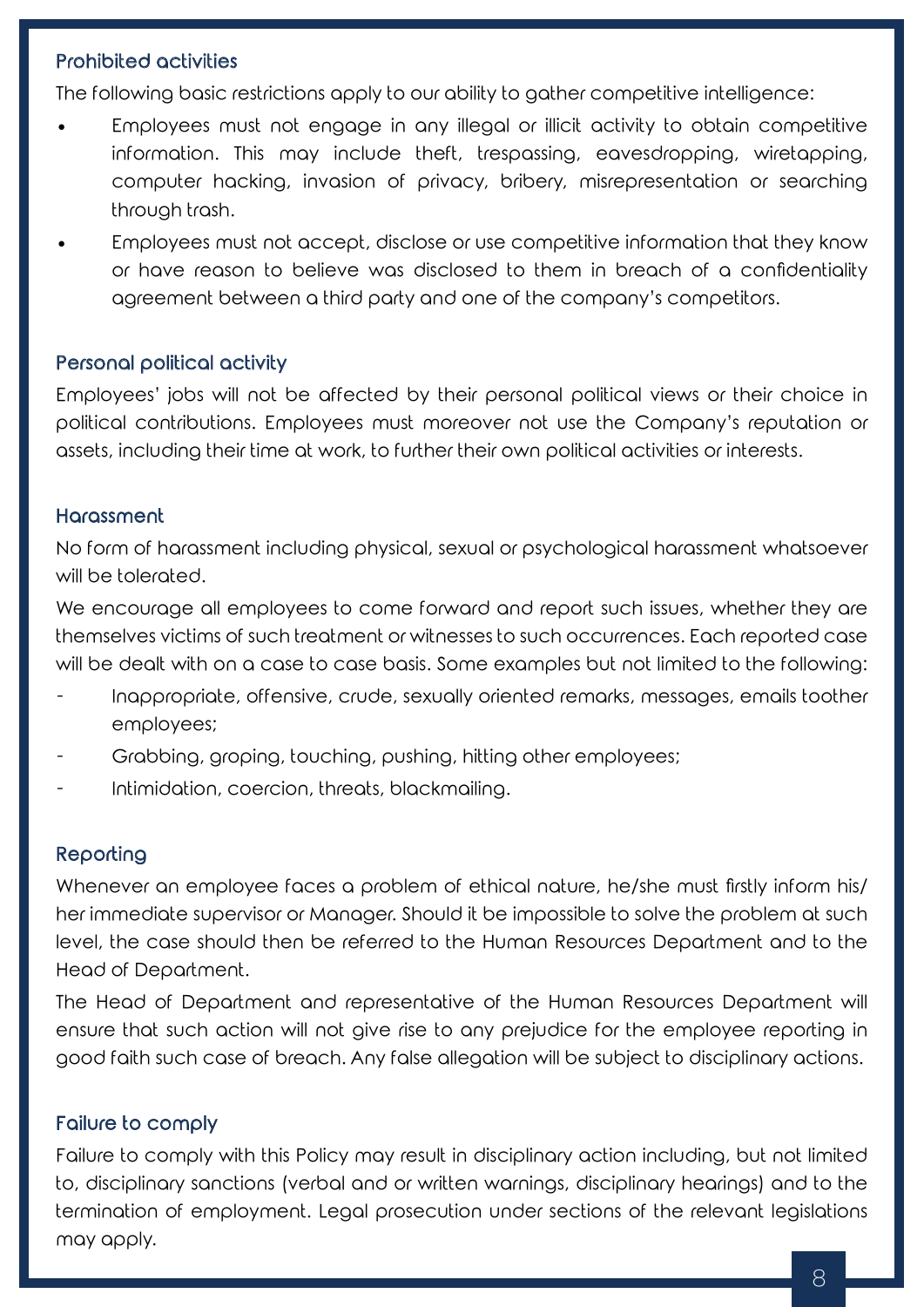# 1.5 Gifts & professional "generosity"

Gifts and professional "generosity" must not influence or appear to influence the recipients' judgement to a business decision. Professional "generosity" includes: meals, refreshments, entertainment and comforts provided in the normal course of business meetings and business-related events. "Gifts" include: anything of value other than hospitality.

Within the guidelines stated above, the following are the specific company policies for giving or accepting gifts and hospitality:

- Cash gifts are prohibited;
- No employee may receive benefits, gifts or commissions from a supplier in return for advice or purchases by the Evaco Group & its companies or for any other activity of the supplier;
- No employee may accept any discount on any personal purchase of the supplier's product if the discount can be construed as being offered because of the business relationship;
- Offers of expense paid trips to client or vendor sites, seminars, exhibitions or other outings should be reviewed with the General Manager of the entity before the offer is accepted. An employee may not participate in situations which may influence or appear to influence his/her judgement in dealing with clients or suppliers who may transact business with the company;
- Any type of bribe is prohibited.

# 1.6 Grievance Procedure

A well-functioning work environment is one in which employees communicate with respectful, inoffensive language; show tolerance and acceptance of differences among each other; and demonstrate respect for all individuals in the organization regardless of position, status or tenure. The Evaco Group recognises the need to resolve conflicts immediately as they occur.

We encourage employees who have complaints about co-workers to try to work out their differences directly with those co-workers before asking a supervisor or a manager to step in. However, the Head of Department and the HR Representatives can also be solicited at all times and if necessary.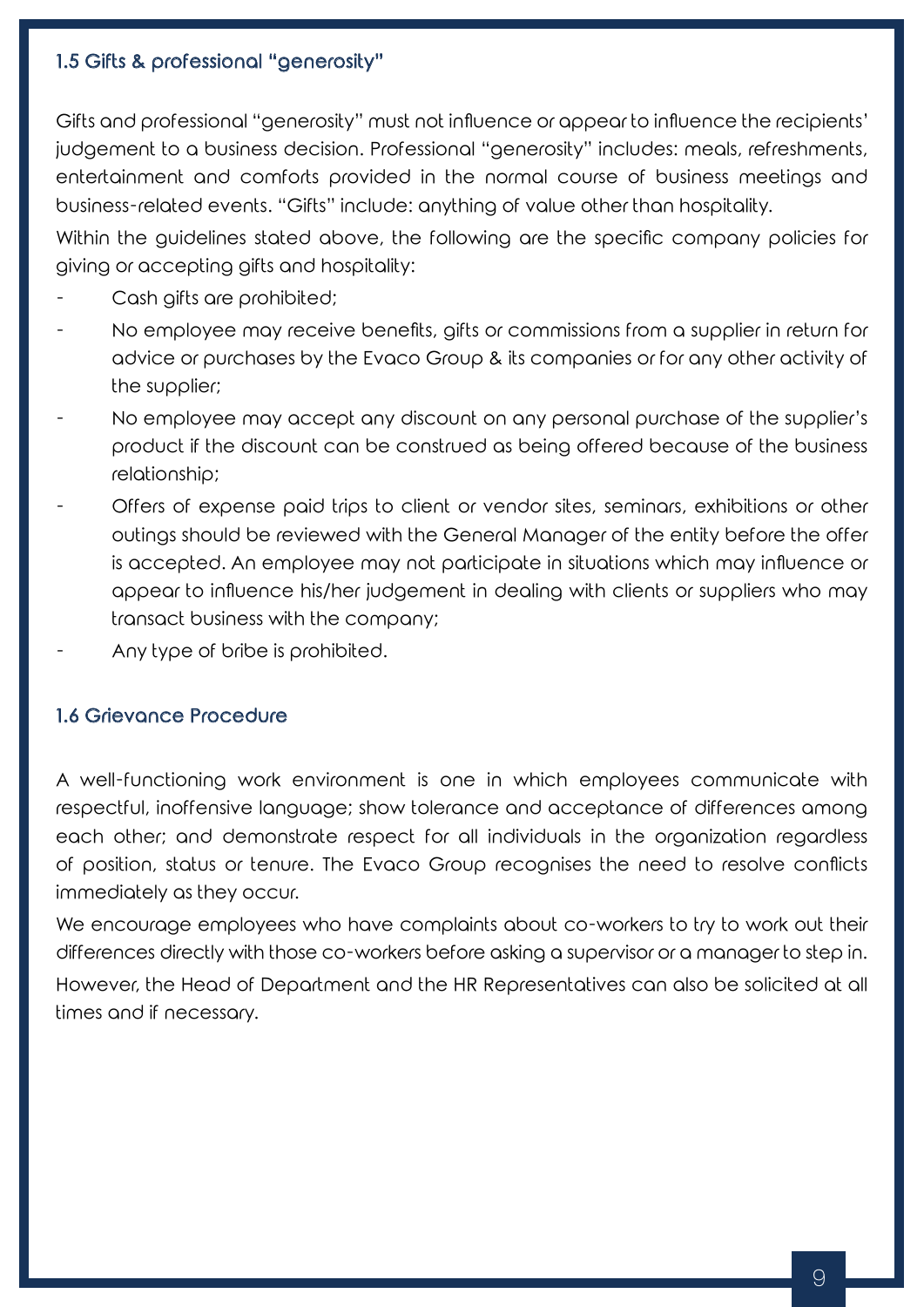The following procedures should be followed whenever a staff member has raised a grievance:

As much as possible, the grievance should be discussed initially with the person with whom a staff member has a grievance. (There should be no written exchanges until the two parties have attempted to have a verbal address without success.) Once the two parties have discussed the issues at stake, a summary of the discussion should be written and signed by both parties detailing the way they have opted to follow to resolve their differences. A copy of the written summary will be sent to the HR department for record purposes.

Where the two individuals fail to reach an agreement, they will involve their Head of Department who will set a date for mediation. The Head of Department will also make a written summary of the mediation and submit a copy to the HR Department after the aggrieved parties have signed it.

If the Head of Department fails to resolve the grievance to the satisfaction of all parties concerned, the aggrieved party (or parties) may present the matter in writing to the Group Head of Human Resources and/or the General Manager who shall use his or her discretion to bring the matter to an amicable end. The latter may use external legal professional if necessary and their decision will be final.

# EVACO Group Whistleblowing Policy & Procedures

## What is whistleblowing?

If you see or find out about something you think is wrong at Evaco, you should report it.

## Who can whistleblow?

All employees (permanent, casual, external consultants and directors) as well as external business partners of the Evaco Group. The group implies all its subsidiaries in Mauritius and other countries where it operates.

## Types of concerns to report

A conduct that is an offence or abreach of law

- Failure to comply with a legalobligation
- Health and safety risks
- Bribery and conflict of interest
- Fraud, theft or corruption
- Abuse of position for anyunauthorised reason or for personalgain
- Discrimination against persons because of their race, colour, religion, ethnic or national origin, disability, age, sex, sexuality or class
- Theft or diversion of funds or otherassets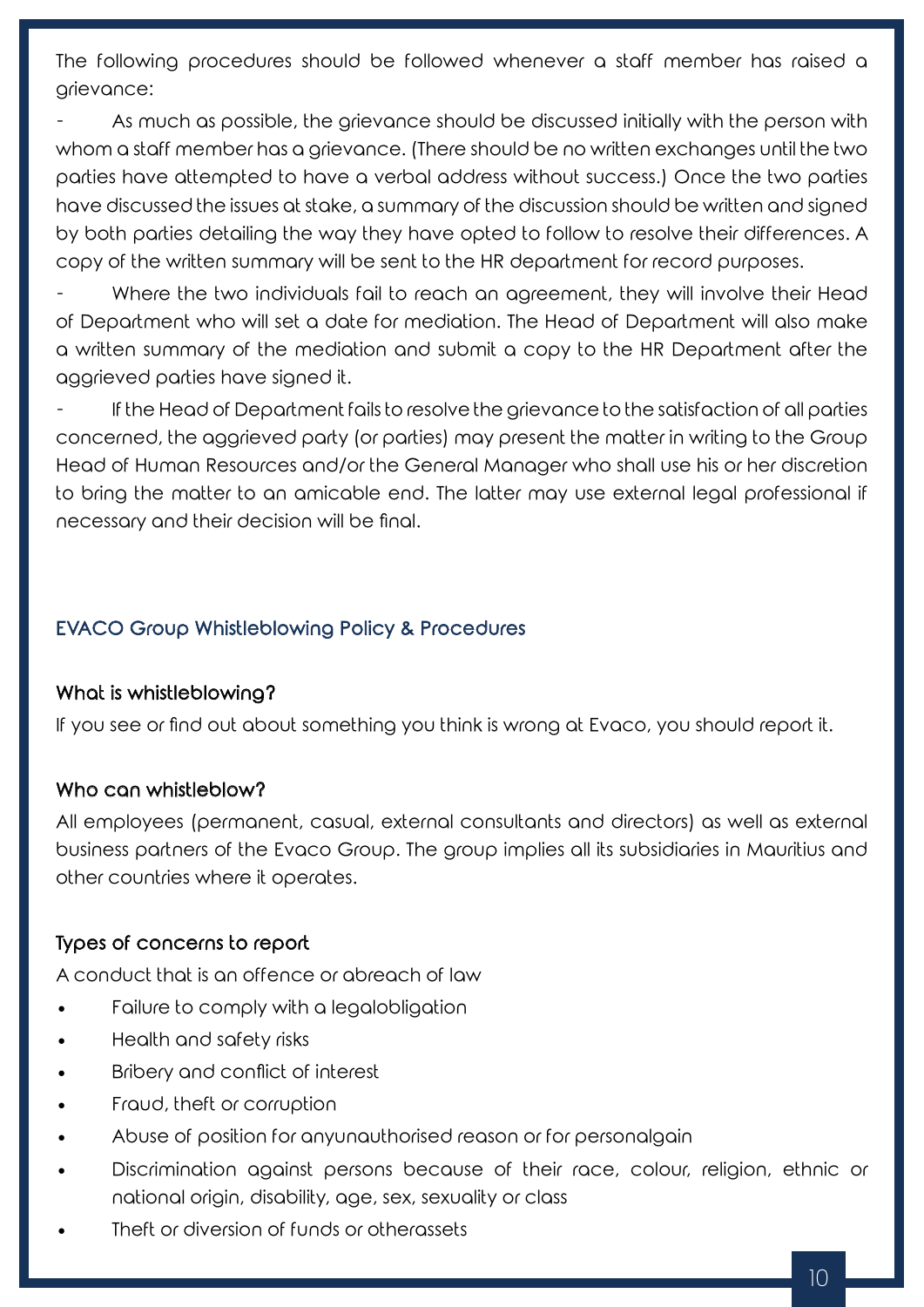- Fraud against the Group's resources
- Knowinglycommunicating false information
- Waste or misuse of resources, assetsand monies
- Damage to the environment
- Sexual, physical, moral or other abuseof employees or clients
- Other unethical conduct in breach ofour Code of Conduct
- Actions which are unprofessional orinappropriate or which conflict with ageneral understanding of what is rightor wrong

# To whom to report?

# Internal reporting

Immediate supervisor/manager or their superior

OR

Bianka Bhugon Group Internal Auditor, Rivière Citron 20101, Arsenal, Mauritius Telephone: +250 5 7237551

# How to report?

By phone

By sending an email to: whistleblowing@evacogroup.com

# External reporting

Transparency Mauritius 6th Floor, TN Tower 13 St Georges Street, Port Louis Hotline: 8002555 Telephone: 2130796 Fax: 2130795

How to report?

By phone

By sending an email to:

www.transparencymauritius.org

cajac@transparencymauritius.org

reception@transparencymauritius.org